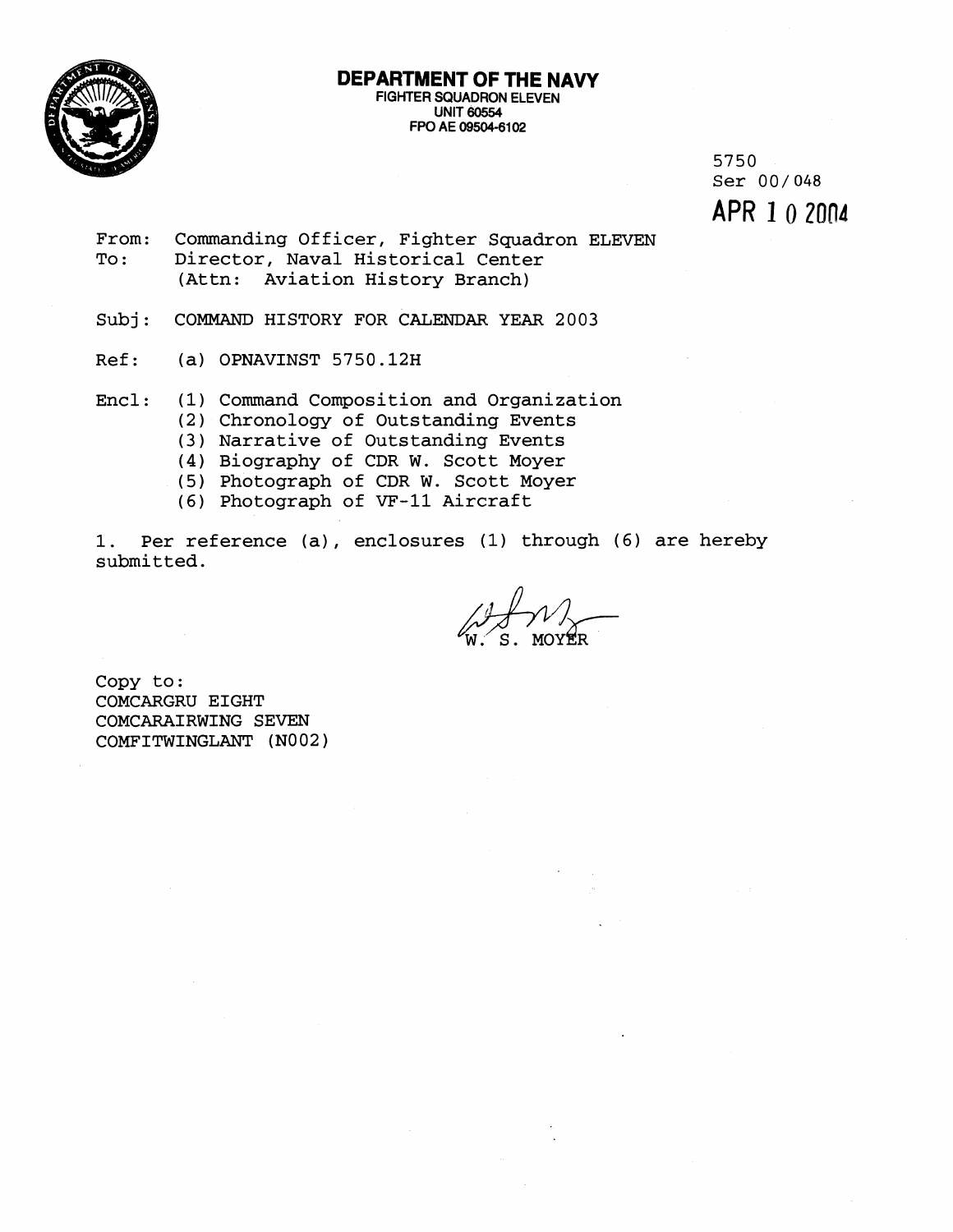#### COMMAND COMPOSITION AND ORGANIZATION

#### AVIATION COMMAND Fighter Squadron ELEVEN (VF-11) - UIC: 09560

COMMANDING OFFICER CDR W. Scott Moyer

#### EXECUTIVE OFFICER CDR Mark E. Black

LOCATION OF COMMAND Naval Air Station Oceana Virginia Beach, Virginia

### ADMINISTRATIVE CONTROL ASHORE

Commander, Carrier Air Wing SEVEN Commander, Fighter Wing, U. S. Atlantic Fleet Commander, Naval Air Force, U.S. Atlantic Fleet

### OPERATIONAL CONTROL AFLOAT

Commander, Carrier Air Wing SEVEN Commander, Carrier Group EIGHT

#### AIRCRAFT

11 F-14B Tomcats Tail Code "AG"

#### CARRIER ASSIGNMENT

USS GEORGE WASHINGTON (CVN 73) Home ported at Naval Station, Norfolk, Virginia

#### MISSION

Fleet Air Superiority and Power Projection Missions, including: Combat Air Patrol, Air Intercept, Maritime Air Superiority, Strike, Strike Escort, Forward Air Control (Airborne), Close Air Support and Combat Search and Rescue.

Encl (1)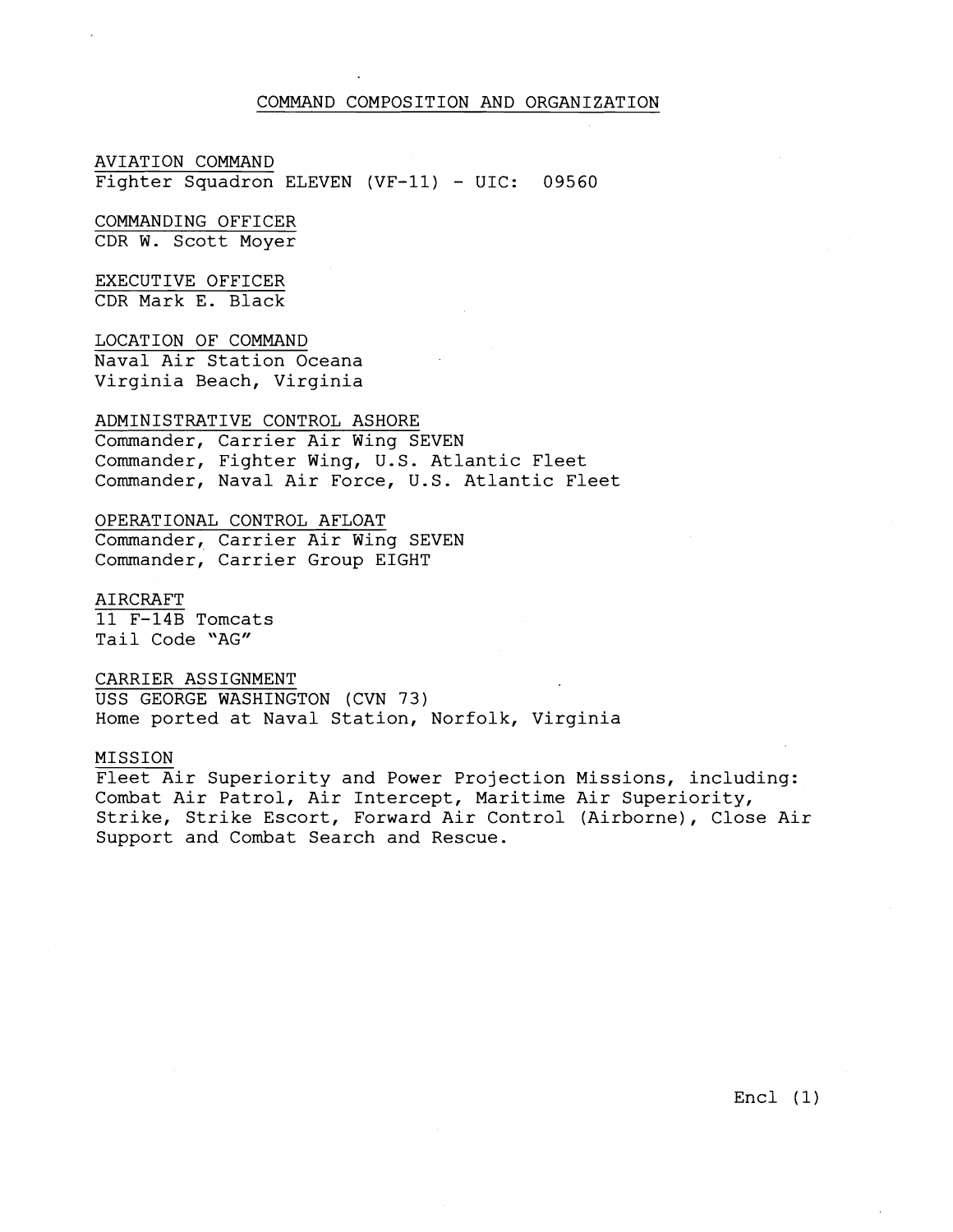#### CHRONOLOGY OF OUTSTANDING EVENTS

JANUARY

TRSG/CVW-8 Orange Air, Puerto Rico

FEBRUARY<br>01-06

TRSG/CVW-8 Orange Air, Puerto Rico

MARCH<br>07-17

EWTGLANT TACP Support

# APRIL<br>01-10

FAC(A) Detachment, NAS Fallon

MAY<br>12-14 USS ENTERPRISE (CVN 65) Deck Certification

JUNE<br>02-26

Air-to-Air SFARP, NAS Oceana

JULY<br>07-20 Air-to-Ground SFARP, NAS Fallon

AUGUST

22-31 CVW-7 Airwing Training, NAS Fallon

# SEPTEMBER<br>01-19

CVW-7 Airwing Training, NAS Fallon

**OCTOBER** 

16-27 GWSG TSTA 1/11, USS GEORGE WASHINGTON (CVN 73)

NOVEMBER<br>13-30

13-30 GWSG TSTA III/COMPTUEX uss GEORGE WASHINGTON (CVN 73)

DECEMBER

01-19 GWSG TSTA III/COMPTUEX USS GEORGE WASHINGTON (CVN 73)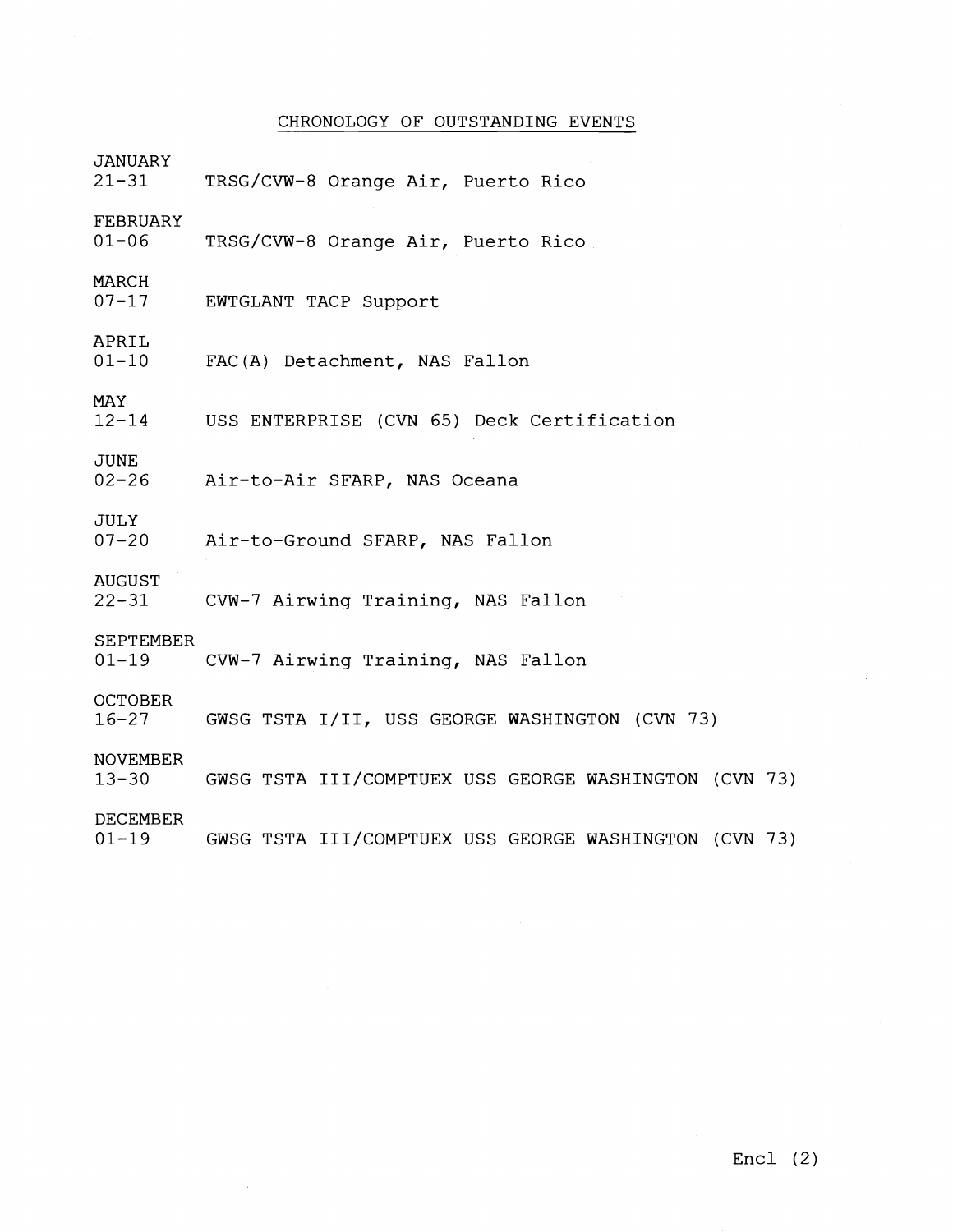#### NARRATIVE OF OUTSTANDING EVENTS

Having just stood down following a successful deployment aboard USS JOHN F. KENNEDY (CV 67) in support of Operation ENDURING FREEDOM the previous summer, the Red Rippers of Fighter Squadron ELEVEN (VF-11) began 2003 by providing Orange Air support for the USS THEODORE ROOSEVELT (CVN 71) battle group while operating out of NAS Roosevelt Roads, Puerto Rico. During the detachment, the Red Rippers conducted a missile shoot in which four AIM-54 Phoenix missiles and two AIM-9 sidewinder missiles were successfully launched in an exercise designed to provide aircrew real-world air-to-air employment opportunities.

After returning from NAS Roosevelt Roads, the Rippers spent March and April qualifying new Forward Air Controller (Airborne) (FAC(A)) aircrew by providing support sorties out of NAS Oceana, VA, to Camp Lejeune, NC. These sorties were flown in order to qualify six FAC(A) candidates in the ground FAC role prior to sending them on detachment to NAS Fallon, NV, for airborne qualification.

Only a month after returning from NAS Fallon, the Red Rippers were tasked with a deck certification aboard USS ENTERPRISE (CVN-65). VF-11 accumulated more than 40 traps in only three days

The VF-11 Red Rippers began their turnaround training in earnest with air-to-air SFARP (Strike Fighter Advanced Readiness Program) out of NAS Oceana. The Rippers flew over 380 hours in the air-to-air arena in preparation for the coming deployment.

Upon completion of air-to-air SFARP, VF-11 returned in July to NAS Fallon, NV. Honing their skills on the desert ranges of Nevada, the Rippers flew more than 320 hours and dropped a multitude of air-to-ground ordnance such as GBU-31 JDAM (Joint Direct Attack Munition), GBU-12 and GBU-16 Paveway I1 laserguided bombs, as well as every member of the MK-80 series family of general purpose bombs,

Following the completion of air-to-ground SFARP, VF-11 took a much needed rest before again returning to NAS Fallon in late August for CVW-7 airwing training. Participating in large, coordinated strikes comprised of aircraft from each of the airwing's squadron's, the Red Rippers executed flawlessly and flew over 340 hours in their final preparation before the beginning of their at-sea work-ups cycle.

The Red Rippers of VF-11 embarked aboard USS GEOGRE WASHINGTON (CVN 73) in October for TSTA (Tailored Ship's Training Ability) 1/11. With their next deployment only three months away, TSTA 1/11 was instrumental in getting all aircrew carrier qualified and comfortable flying around the aircraft carrier while conducting cyclic operations.

With the holidays and the last few weeks of time with family and friends quickly approaching, VF-11 began COMPTUEX (Composite Unit Training Exercise), their last at-sea training period prior to deploying in January. Flying simulated coordinated strikes,